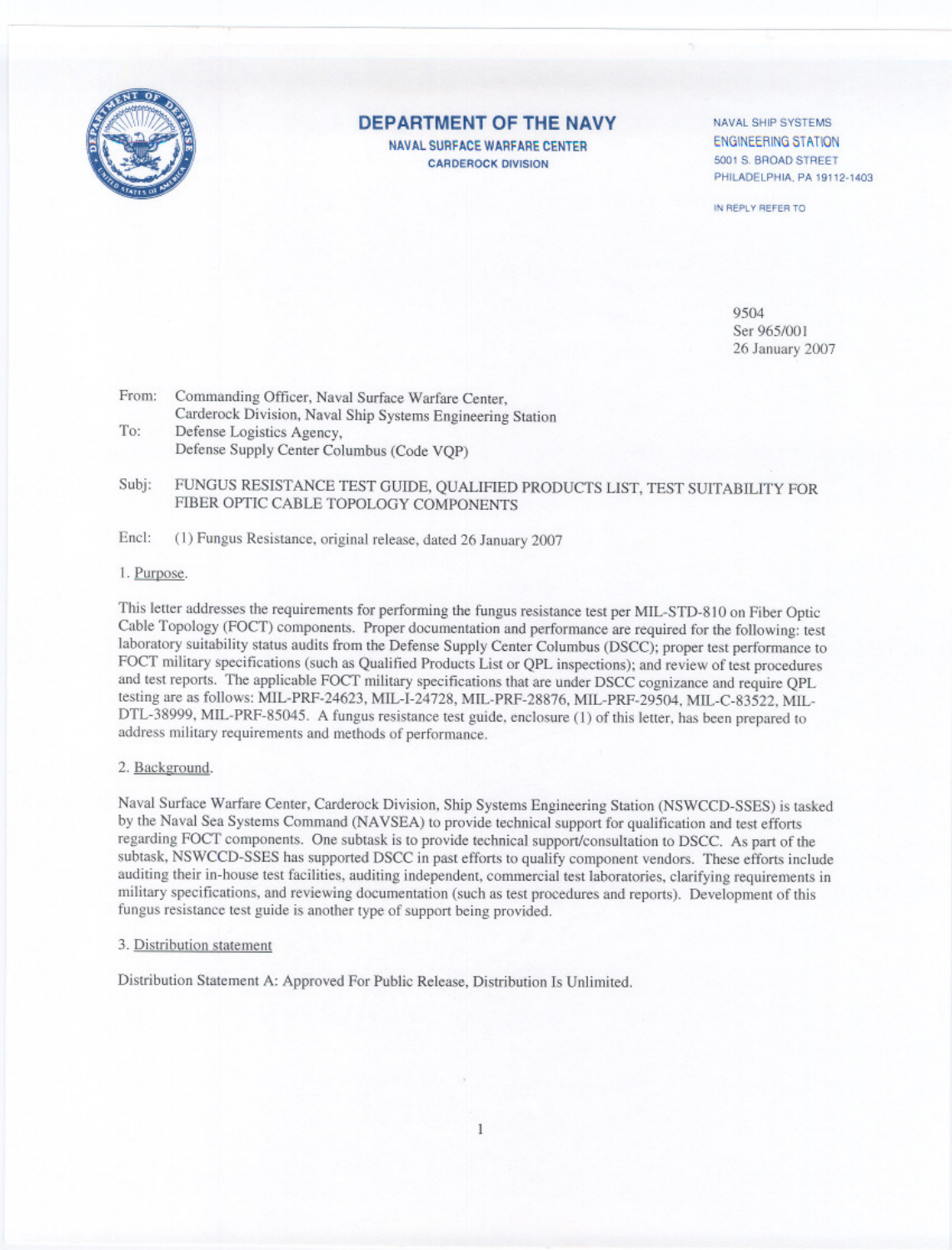#### FUNGUS RESISTANCE TEST GUIDE, QUALIFIED PRODUCTS LIST, TEST SUITABILITY FOR Subi: FIBER OPTIC CABLE TOPOLOGY COMPONENTS

#### 4. Addressees.

This letter is intended for DSCC and other Government agencies/activities, parties in direct support of the Government agencies/activities, vendors, and out-of-house (outside the component's vendor facilities or independent) test laboratories.

#### 5. Point of contact.

DSCC-VQP is to be the initial point of contact for the qualification issues/inquiries that pertain to this matter. Principle point of contact is J. Casto. He can be contacted by telephone: (614) 692-7076 or E-mail: john.casto@dla.mil. Alternative point of contact is Richard Marbais. He can be contacted by telephone: (614) 692-0620 or E-mail: richard.marbais@dla.mil. NSWCCD-SSES point of contact for technical support to DSCC on this matter is E. Bluebond.

Swann

S. WALICKI By direction

Copy to: NAVSEA 05Z5 (M. McLean) NAVSEA PEO IWS (J. Moschopoulos) NAVSEA PEO IWS (H. Lewis) NSWC DD B35 (G. Brown) NSWC DD B35 (R. Throm) NAVAIR 3.2 (M. Breckon) NAVAIR 4.1D/6.7.1.6 (H. Proffitt) NAVAIR 4.4.4.3 (J. Collins) NAVAIR 4.4.4.3 (D. Harrell) NAVAIR 4.5.1.1 (G. Walles) NAVAIR 4.5.6 (T. Curran) NAVAIR 4.5.7 (B. McDermott) NAVAIR 4.5 7 (M. Beranek) NAVAIR 4.5.7 (J. Namkung) NAVAIR 4.5.7 (M. Hackert) NAVAIR 4.8.1.3 (A. Michon) SPAWAR PMW-160 (N. Freije) SPAWAR PMW-160 (R. Orchard) SPAWAR. PMW-164 (R. Evans) SPAWAR 04N-43A (D. Zsutty) SPAWAR 051 (C. Suggs) SPAWAR 053 (D. Kinsey) DSCC-VQP (J. Casto) DSCC-VAT (D. Leight) DSCC-TEB (J. Hemmila)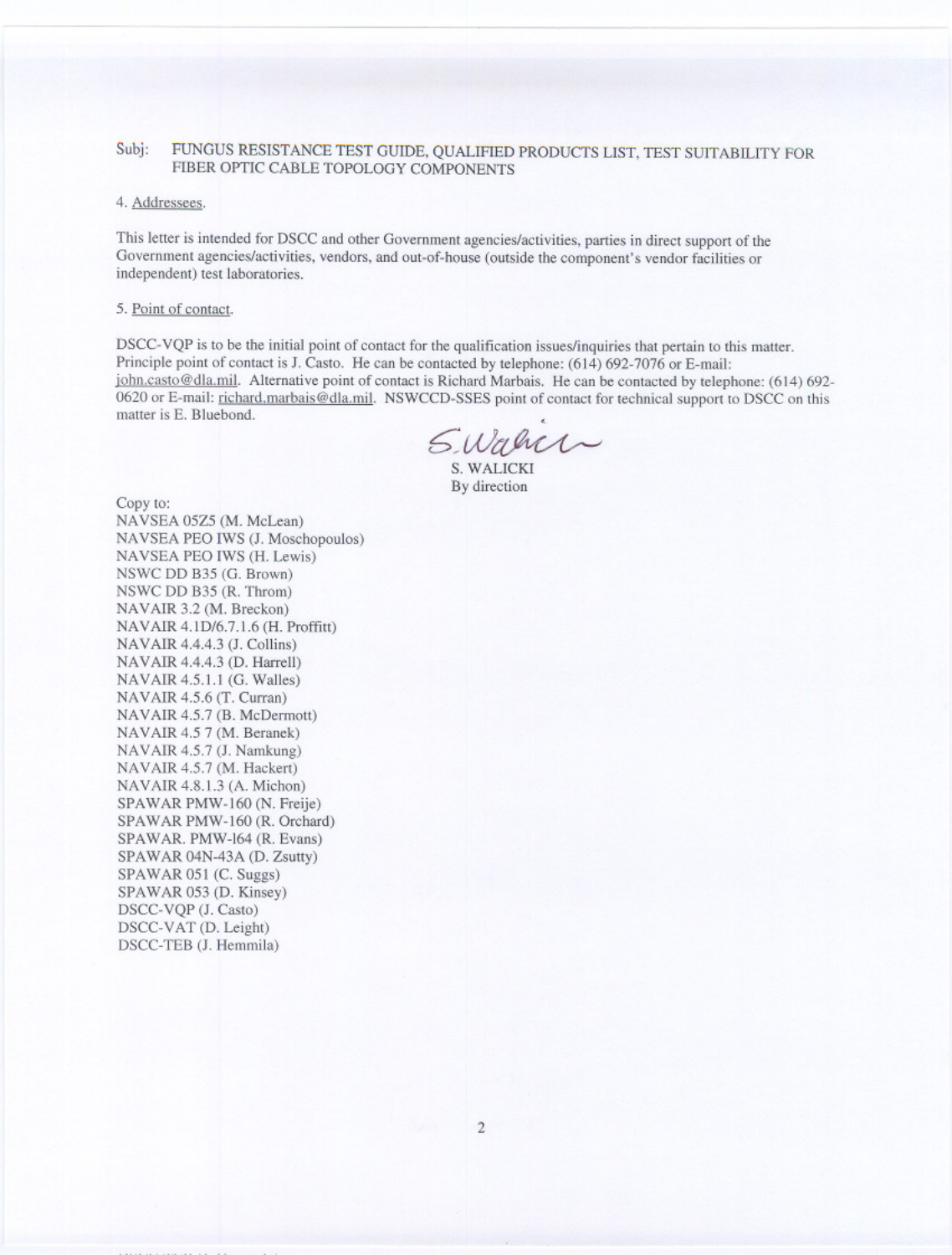#### Fungus resistance.

1. Intent. The intent of providing further clarification to this test is to ensure testing is done in a consistent manner. Former testing has shown inconsistent results. Suspected causes are contamination (test sample, stock cultures and testing apparatus), use of different preparations (solutions, mediums, etc.) or procedures and different evaluation criteria. The content below provides further direction for decontamination, processes and evaluation criteria.

2. Requirement (3.8.4). Polymeric cable materials shall show sparse or very restricted microbial growth and reproduction with minor or inhibited substrate utilization. There shall be little or no chemical, physical, or structural change detectable.

3. Test method (4.8.4). Fiber optic components composed of materials not listed as fungus inert in guideline 4 of MIL-HDBK-454 shall be tested in accordance with TIA/EIA-455-56. In addition, the following requirements for decontamination, fungus cultures and evaluation criteria apply.

#### a. Test criteria.

Test (incubation) duration. Unless otherwise specified, test shall be performed for 28 days.

Test temperature:  $86 \pm 2$  °F (30  $\pm$  1 °C).

Test relative humidity: %RH greater than 90 but less than 100.

Fungi types. Aspergillus flavus (USDA NRRL # 3537, ATCC # 9643),

Aspergillus versicolor (USDA NRRL # 20734, ATCC # 11730), Penicillium funiculosum (USDA listed as Penicillium funiculosum Thom, USDA NRRL # 3647, ATCC # 11797), Chaetomium globosum (USDA listed as Chaetomium globosum Kunze: Fries, USDA NRRL # 1870, ATCC # 6205),

Aspergillus niger (USDA listed as Aspergillus niger van Tieghem, USDA NRRL # 3536, ATCC # 9642).

b. Suitability of fungus cultures.

Culture stock acceptable sources of supply. Fungus cultures shall be obtained from either the United States Department of Agriculture (USDA) or the American Type Culture Collection (ATCC). Curator of the Aspergillus and Penicillium collection at the USDA Microbial Genomics and Bioprocessing Research Unit is Dr. Stephen Peterson [\(peterssw@mail.ncaur.usda.gov](mailto:peterssw@mail.ncaur.usda.gov)). Web Site for USDA culture collection catalog is http://nrrl.ncaur.usda.gov.

Culture stock replenishment interval. Stock cultures must be replaced after 4 months unless subcultures are actively grown. Subcultures from pure stock. Stocks of each fungus may be maintained by actively growing them from stock cultures obtained originally from USDA or ATCC. To ensure purity of the actively growing stock cultures, the stock must be renewed every 4 years or less. Risk of contamination occurs each time the stock culture is transferred to prepare the subcultures. Stock cultures shall not be kept more than 4 months at 43  $\pm$  7 °F (6  $\pm$  4 °C). After four months at 43  $\pm$  7 °F, new subcultures must be prepared and used for the new stock.

c. Test sample considerations.

Sample size. Three test samples of each polymeric component or part.

Preparation of cable samples. A 12 inch length of cable shall be tested, strip back 8 inches from the end to expose all cable components. Be advised that it may not be able to determine if there is fungus growth on water blocking material.

d. Pre-test decontamination processes.

Pre-test decontamination of test samples. Test samples are to be decontaminated prior to testing to ensure no organic contamination has occurred. The decontamination procedure and test sample handling after decontamination must be specified in the test procedure. Test samples are to be decontaminated with reagent grade (> 99 percent pure) isopropyl alcohol prior to testing. Other decontamination methods/agents may be used if approved by the Qualifying Activity. Appropriate handling measures are to be taken to ensure recontamination does not occur (such as wearing un-powdered gloves during the decontamination process to ensure no contamination from hand oils). Decontamination shall be done at least 72 hours before the start of the test to ensure that volatile materials have evaporated.

Pre-test decontamination of test apparatus. Decontamination shall be done as cited in annex A of MIL-STD-810, Method 508. Wipe or mop the interior of the chamber with hot water to remove any dirt and dead growth. With no test samples in the environmental chamber, heat the chamber to  $140^{\circ}F(60^{\circ}C)$  or higher for at least 2 hours (with no humidity). Cool the chamber, pans, etc. to ambient prior to any test sample placement. Alternate procedure for decontamination of containers/pans may be by sterilization in an autoclave at  $250^{\circ}F(121^{\circ}C)$  or higher and at 15 atmospheres or greater for 20 minutes or more.

Pre-test decontamination of containers. Decontamination of glassware/containment apparatus to prepare the fungus suspension, nutrient solution and test sample containers (with nutrient solution and one of five fungi suspensions) shall be sterilized in an autoclave at 250 °F (121 °C) or higher and at 15 atmospheres or greater for 20 minutes or more.

Purity of water and chemicals used for test. Water shall be distilled or of equal purity. Chemicals used for fungus suspension shall be of reagent grade (as defined by the American Chemical Society).

Enclosure (1)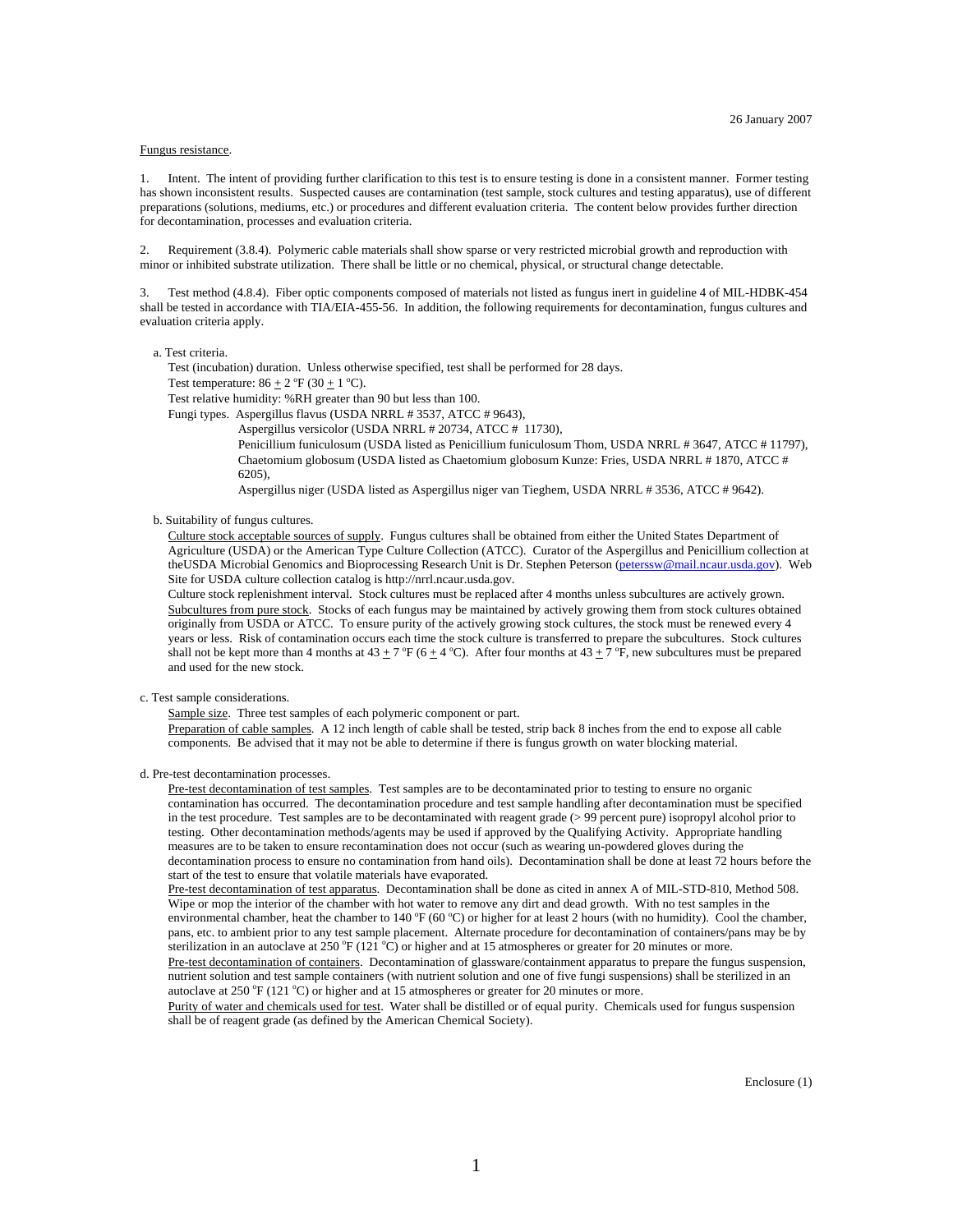#### e. Test processes.

Environmental chamber in which the test is performed shall meet the following criteria:

Temperature range:  $82 \text{ °F} (28 \text{ °C})$  to  $140 \text{ °F} (60 \text{ °C})$  minimum.

Temperature variance:  $\pm 1$  °F ( $\pm 2$  °C).

Relative humidity range: 50 to 98 % RH.

Relative Humidity variance:  $\pm$  5 % RH.

Humidity sensor type: solid state type sensor not affected by water condensation (no lithium chloride sensors).

Humidity sensor accuracy: + 3 % RH.

Temperature sensor accuracy:  $\pm 2$  °F ( $\pm 1$  °C).

Deflectors or screens installed around test item if in air flow stream of chamber air circulation.

Humidity generation: No steam injected directly in portion of test chamber interior where it may adversely affect test item and microbial activity.

Maintaining stock cultures. Each fungus shall be maintained separately on an appropriate medium such as potato dextrose agar. Chaetomium globosum shall be maintained on strips of filter paper overlaid on the surface of mineral salt agar (see 4.4.3.1 and 4.4.3.2b of MIL-STD-810, Method 508).

Spore suspension preparation. Prepare a spore suspension using the process in 4.4.3.2 of MIL-STD-810, Method 508. Note that last step in this process is a blended spore suspension. The positive control for stock culture purity requires a separate spore suspension be prepared for each fungus. Perform this positive control prior to blending.

Spore suspension concentration. Spore suspensions from each individual fungus shall be tested with a counting chamber to verify that the resultant spore suspension contains  $1,000,000 \pm 200,000$  spores per milliliter. A counting chamber or haemocytometer is a microscope slide with squares etched on the slide. With the liquid at a specified depth, the number of spores per square is counted.

Positive control for stock culture purity (viability control). Verify purity of spore suspension by inoculating sterile potato dextrose or another nutrient agar plates with 0.2 to 0.3 ml of the spore suspension of each fungus (i.e. the spore suspensions of each fungus separately prior to blending) and incubate for 7 to 10 days at  $86 \pm 2$  °F (30  $\pm$  1 °C). After this period, the absence of copious growth over the entire surface will invalidate the results of any test using these spores.

Positive control during testing. Prepare control strips from unbleached, plane weave 100% cotton (no fungicides, water repellents or additives) cloth, dip in solution, dry and inoculate with blended spore suspension as specified in 4.4.3.3.b of MIL-STD-810, Method 508.

- (1) Control strip dimensions. Control strips should be about 3 cm wide. The length should be at least as long as the tallest test item is high.
- (2) Placement. Place the control strips within the environmental chamber hung vertically and bracketing the items being tested.
- (3) Control strip inspection after 7 days growth. After 7 days of testing, inspect the growth of the control strips. At least 90 percent of the surface area of each test strip located at the level of the test items should be covered by fungus.
- (4) Control strip inspection after 28 days. If there is no increase in the fungus growth at the end of the test as compared to the 7 day period, the test is invalid.

Placement of test items in environmental chamber. Place on suitable fixtures or suspend from hangers. Components may be placed on pans or shallow containers. Ensure adequate air flow around the test samples.

Inoculation (4.5 of MIL-STD-810, Method 508). Run the environmental chamber with test items and control strips inside for 4 hours at test conditions before inoculating the test items and control strips. Test items and control strips are to be inoculated with the blended spore suspension in the form of a fine mist from an atomizer or nebulizer. All external and exposed internal surfaces are to be inoculated. If the surfaces are non-wetting, then spray surfaces until drops begin to form on them. Incubation period. See 3.a above. Monitor temperature and humidity during the test.

f. Post test decontamination processes.

Post-test decontamination of test samples. Test samples are to be decontaminated after testing and the evaluation performed to ensure no fungal contamination has remained. Decontamination shall be done as cited in annex A of MIL-STD-810. Test samples are to be heated to 140 °F (60 °C) or higher for at least 2 hours and at least 90 percent relative humidity. After this heat sterilization, wash (soak) test samples in a disinfectant (such as heavy chlorine) solution (at 5000 ppm concentration). Place test samples in a plastic bag and label as being subjected to a fungus test. . As an alternative, decontamination may be sterilized in an autoclave at 250 °F (121 °C) or higher and at 15 atmospheres or greater for 20 minutes or more.

Post-test decontamination of test apparatus. Environmental chamber, pans, etc. are to be decontaminated after testing and the evaluation performed to ensure no fungal contamination has remained. Decontamination shall be done as cited in annex A of MIL-STD-810, Method 508. Environmental chamber and other test apparatus are to be heated to 140  $\degree$ F (60  $\degree$ C) or higher for at least 2 hours and at least 90 percent relative humidity. After this heat sterilization, wash the environmental chamber, etc. with a sodium or calcium hypochlorite solution at 5000 ppm concentration. Flush chamber interior with water to limit chlorine contact on metal surfaces. As an alternative, decontamination of other apparatus (glassware/containment apparatus) may be sterilized in an autoclave at 250  $\rm{P}$  (121  $\rm{^{\circ}C}$ ) or higher and at 15 atmospheres or greater for 20 minutes or more.

g. Personnel protection. Appropriate personal protective equipment (PPE) must be worn while handling fungus cultures and chemical disinfectant solutions. If ventilation hood with HEPA (high efficiency particulate air) filters (or other suitable airway protection) are not available during spore suspension and test sample inoculation, inspection personnel, at a minimum, should wear goggles and a M95 protective mask (or one sufficient to filter spore particles and bacteria). Refer to safety documentation for specific fungus hazards and Material Safety Data Sheets (MSDS) for chemical hazards. Also, ensure that the chamber is off prior to opening the chamber door. This action also turns off the chamber fans which reduces the spore suspension in the air.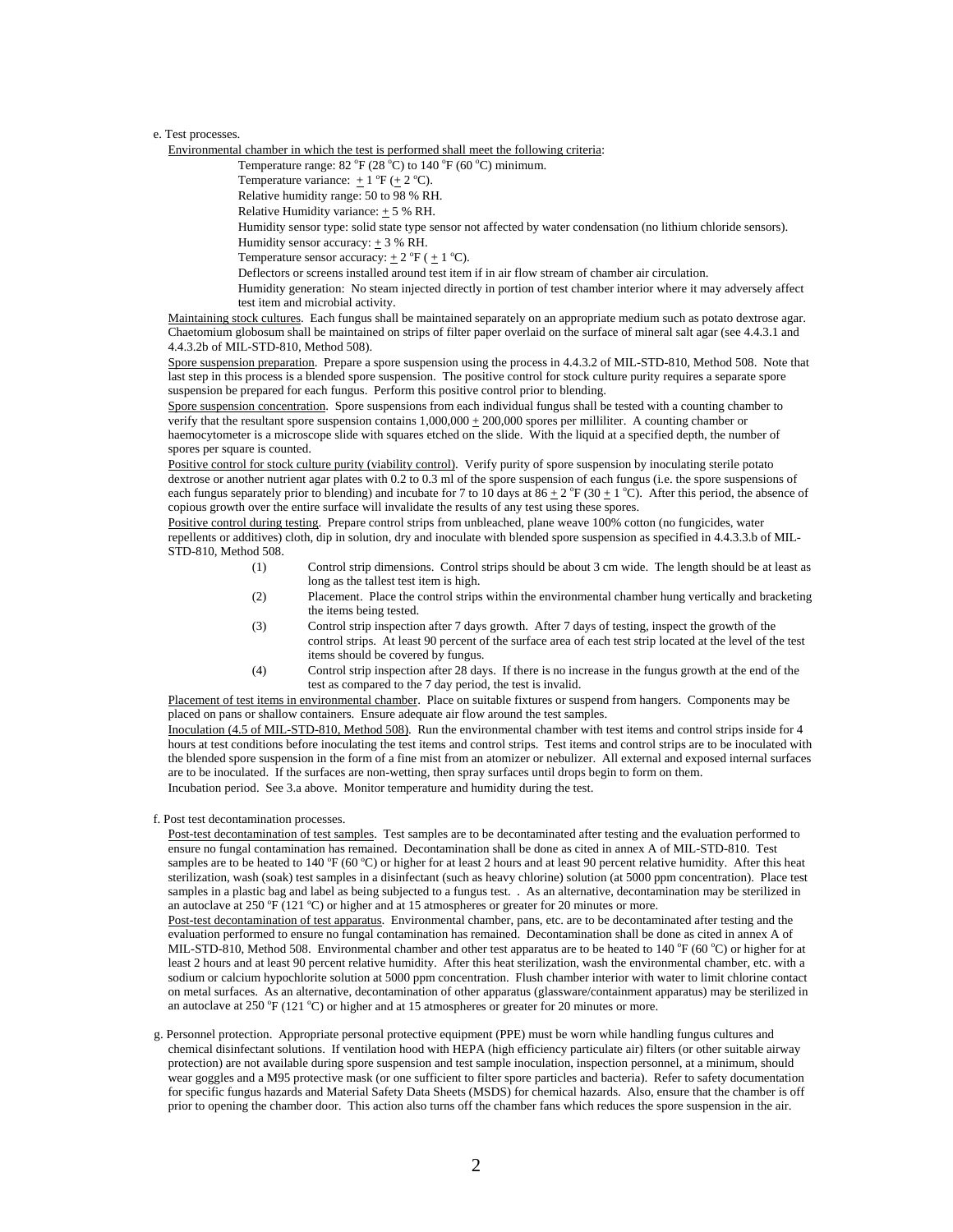4. Fungus Test Evaluation Criteria. A fungus test evaluation criteria shall be specified in the test procedure. The evaluation criteria listed below may be used or an alternative one proposed. Verify results under magnification to confirm raised fungal growth as opposed to dried residue (see Microscopic Photographs for the Five Fungi on page 5).

a. Rating criteria.

|                | <b>Amount Of Observed Growth On Surface</b> |                                                        |  |  |  |  |  |  |
|----------------|---------------------------------------------|--------------------------------------------------------|--|--|--|--|--|--|
| Grade          | <b>Keyword</b>                              | <b>Description</b>                                     |  |  |  |  |  |  |
| $\Omega$       | None                                        | Devoid of microbial growth. Surface exhibiting no      |  |  |  |  |  |  |
|                |                                             | chemical, physical or structural change.               |  |  |  |  |  |  |
|                | Trace                                       | Scattered. sparse or very restricted microbial growth. |  |  |  |  |  |  |
|                |                                             | Appearance on surface minor or inhibited. Surface      |  |  |  |  |  |  |
|                |                                             | exhibiting no chemical, physical or structural change. |  |  |  |  |  |  |
| $\mathfrak{D}$ | Slight                                      | Intermittent infestations. Loosely spread microbial    |  |  |  |  |  |  |
|                | (Light)                                     | colonies on surface/moderate growth. Includes          |  |  |  |  |  |  |
|                |                                             | continuous filamentous growth extending over the       |  |  |  |  |  |  |
|                |                                             | entire surface. Surface exhibiting no chemical,        |  |  |  |  |  |  |
|                |                                             | physical or structural change.                         |  |  |  |  |  |  |
| 3              | Moderate                                    | Substantial amount of microbial growth. Surface        |  |  |  |  |  |  |
|                | (Medium)                                    | exhibiting chemical, physical or structural change.    |  |  |  |  |  |  |
| 4              | Severe                                      | Massive microbial growth. Surface decomposed or        |  |  |  |  |  |  |
|                | (Heavy)                                     | rapidly deteriorating.                                 |  |  |  |  |  |  |

**(1) Grade.** Pass/fail criteria is based on grade assigned to the observed fungal growth. Grades 0 and 1 meet the fungus resistance requirement. Grades 2 through 4 do not.

(2) Supporting description of growth over a specified percentage of the surface in which the microbial growth is observed.

 $S =$  Spotty.

 $P =$  Patchy.

U = Uniform growth spread over one or more areas, at least one area exceeding 20 percent of surface.

(3) Rating designation. The amount of microbial growth observed is recorded by grade, supporting description and percentage of surface in which the microbial growth is observed.

Example: 1P 20% represents sparse growth that appears in patches over 20 percent of the test sample surface.

(4) Rater's evaluation and contact information. Most raters have considered the pass/fail boundary (showing sparse or very restricted microbial growth and reproduction with minor or inhibited substrate utilization) around 1P for a certain percentage of surface coverage. Since the rater's determination is somewhat subjective, it may be prudent for a Government representative to make contact and discuss test results. The rater's contact information should be included in the test report. The test procedure, or other laboratory documentation, should advise of this request.

### b. Mold (mould) identification.

Visual inspection (macroscopic morphology). Observation is mainly by texture and color. Texture: Woolly to cottony to somewhat granular.

Color:

Aspergillus flavus: Mostly olive to lime green. Droplets of fluid (exudate) may be clear to pale brown. Filaments (hyphae) are brown.

Aspergillus niger. White, quickly turning black.

Aspergillus versicolor. Range from very pale green, to greenish-beige, pinkish-green, salmon green or dark green. Droplets (exudate) from pink to reddish-brown.

- Chaetomium spp. White, turning grey to olive.
- Pencillium spp. White, turning blue green, gray, green, olive gray, yellow or pinkish.

(2) Microscopic inspection (microscopic morphology). Microscopic inspection should be done under 400x or greater. At a minimum, 100x can be used if the features for a typical mould can be observed. A typical mold can be identified by observing hyphae and conidia. Hyphae are interwoven filaments. These filaments form masses (called mycelium).

Conidia or spores are rounded forms found at the ends of some hyphae.

Photographs for the five fungi used in the fungus resistance test are shown below.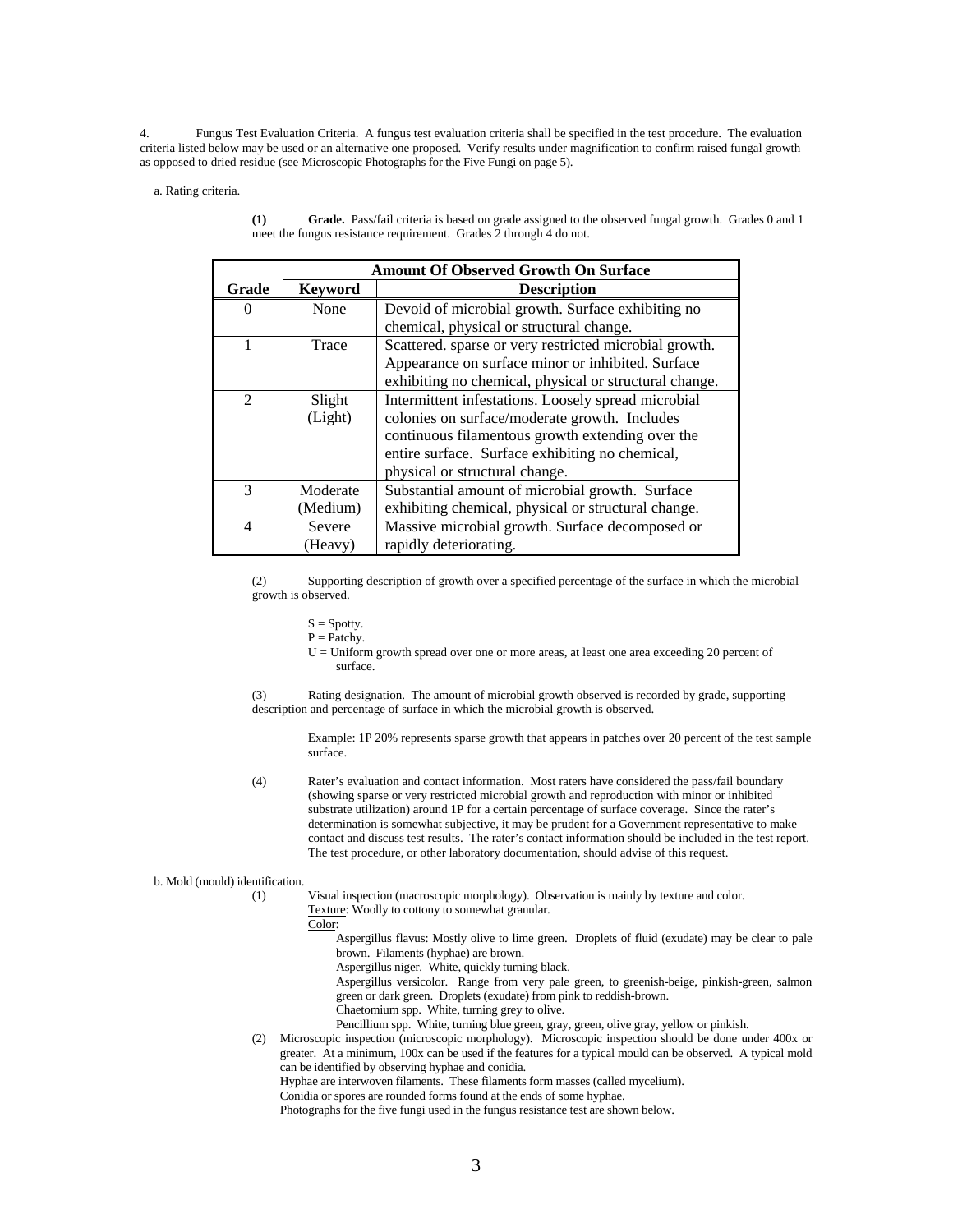- (3) Situations requiring microscopic inspection. Verify change observed is fungus growth when material may change under test conditions (such as gelling of water blocking materials under humid conditions). Verify change observed is fungus growth when uncertainty is due to scarcity of growth or unusual characteristics (such as texture, color or pattern). List magnification used for microscopic inspections.
- (4) Terminology. Fungi are placed in two groups of yeasts and moulds. The five fungi used in the fungus resistance test are molds. Either spelling of "mould" or "mold" can be used. Mould comes from the Norse word "mowlds" for fuzzy. Mold comes from the French word "molde" for fom or shape. Moulds will appear "fuzzy" with moderate to heavy growth. The word "mold" is more commonly used in the United States to describe this group of fungi, "mould" in the United Kingdom.
- (5) Spore suspension. Suspension that is sprayed to inoculate test samples and positive controls consist almost entirely of spores. Most of the filaments remain anchored within the agar matrix in which a mold is grown. Other filaments are filtered out during spore suspension preparation.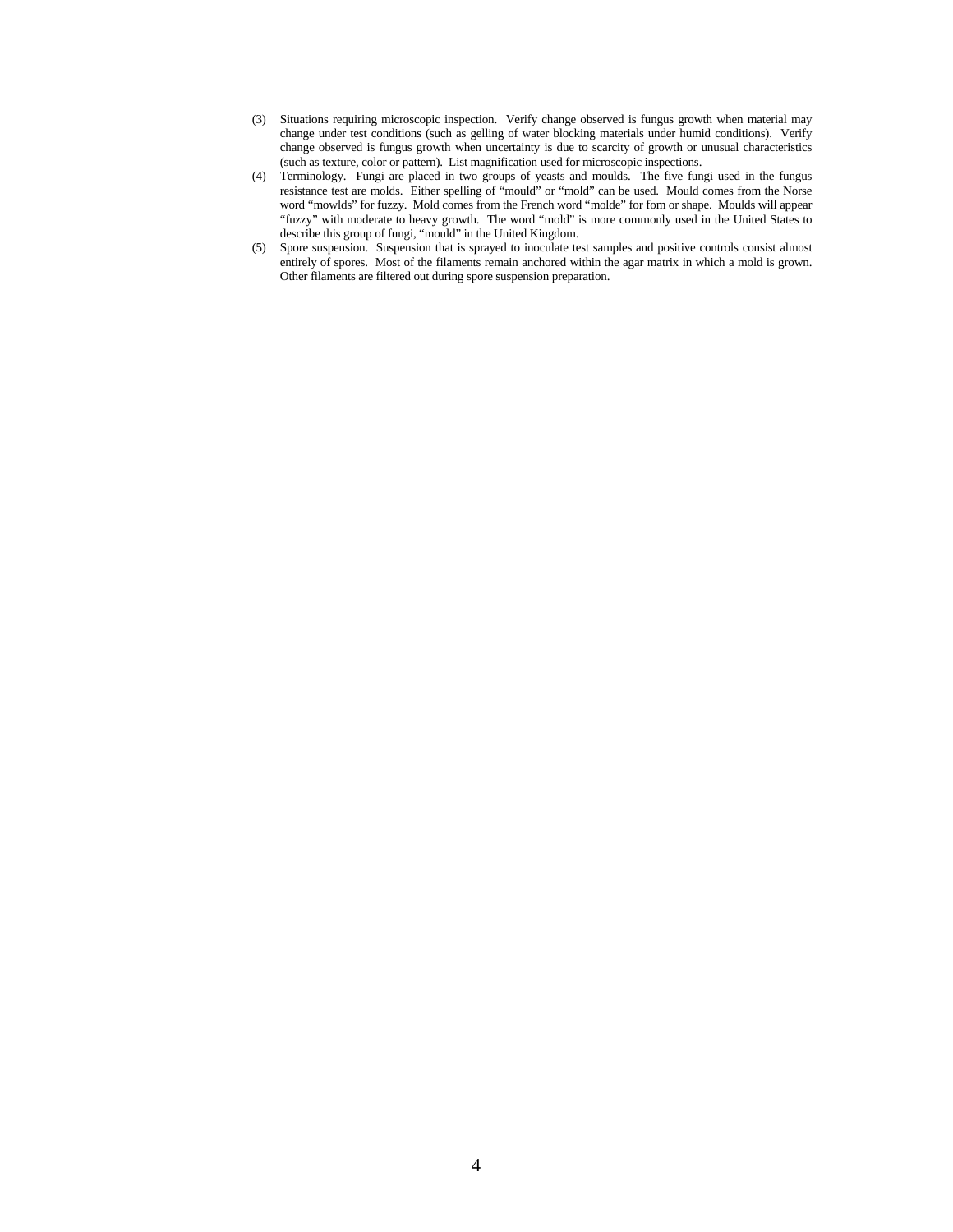Microscopic Photographs for the Five Fungi









Aspergillus versicolor



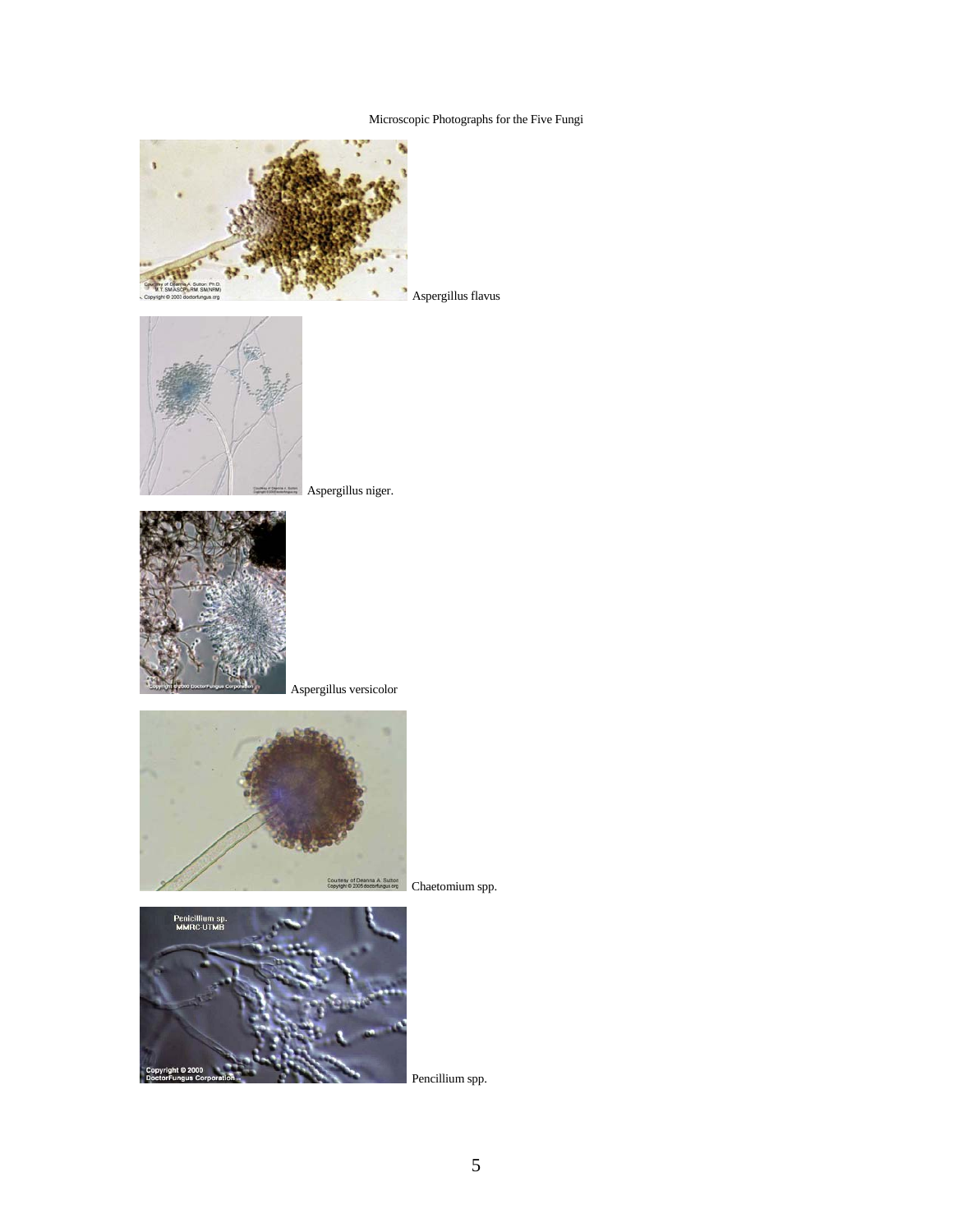# SAMPLE

| $DA^{\pi}$       | $REVIEWED BY+$ |
|------------------|----------------|
| <b>ITEM CODE</b> | APPROVED BY    |

ITEM DESCRIPTION: Fiber Optic Cable – Test Sample #1\_\_\_\_

| <b>COMPONENT</b>                    | <b>GRADE</b> | % AREA | <b>PASS/FAIL</b> |
|-------------------------------------|--------------|--------|------------------|
| Outer jacket (multiple fiber cable) |              |        |                  |
| Kevlar (arimid yarn)                |              |        |                  |
| <b>Water Blocking Material</b>      |              |        |                  |
| Central strength member             |              |        |                  |
| OFCC (jacket on single fiber cable) |              |        |                  |
| 900 micron buffer                   |              |        |                  |
|                                     |              |        |                  |
|                                     |              |        |                  |
|                                     |              |        |                  |
|                                     |              |        |                  |
|                                     |              |        |                  |

Grade:

0 = None. Surface (substrate) is devoid of microbial growth.<br>1 = Trace. Scattered, sparse or very restricted microbial grow

Scattered, sparse or very restricted microbial growth is observed. Appearance on surface is minor or inhibited.

2 = Slight (light). Intermittent infestations or loosely spread microbial colonies on surface/moderate growth.

3 & 4 = Moderate (medium) and Severe (heavy), respectively, exhibit chemical, physical or structural change on surface, Grades 0, 1 and 2 do not for rating purpose.

(3 = Substantial growth. Surface exhibiting chemical, physical or structural change, 4 = Massive growth. Surface decomposed or rapidly deteriorating.)

Specific details of growth:

P = Patchy growth.

S = Spotty microbial growth (colonization or infestation).

U = Uniform growth over the specified percentage of surface area(s), where at least one area exceeds 20 percent of the surface.

## SAMPLE